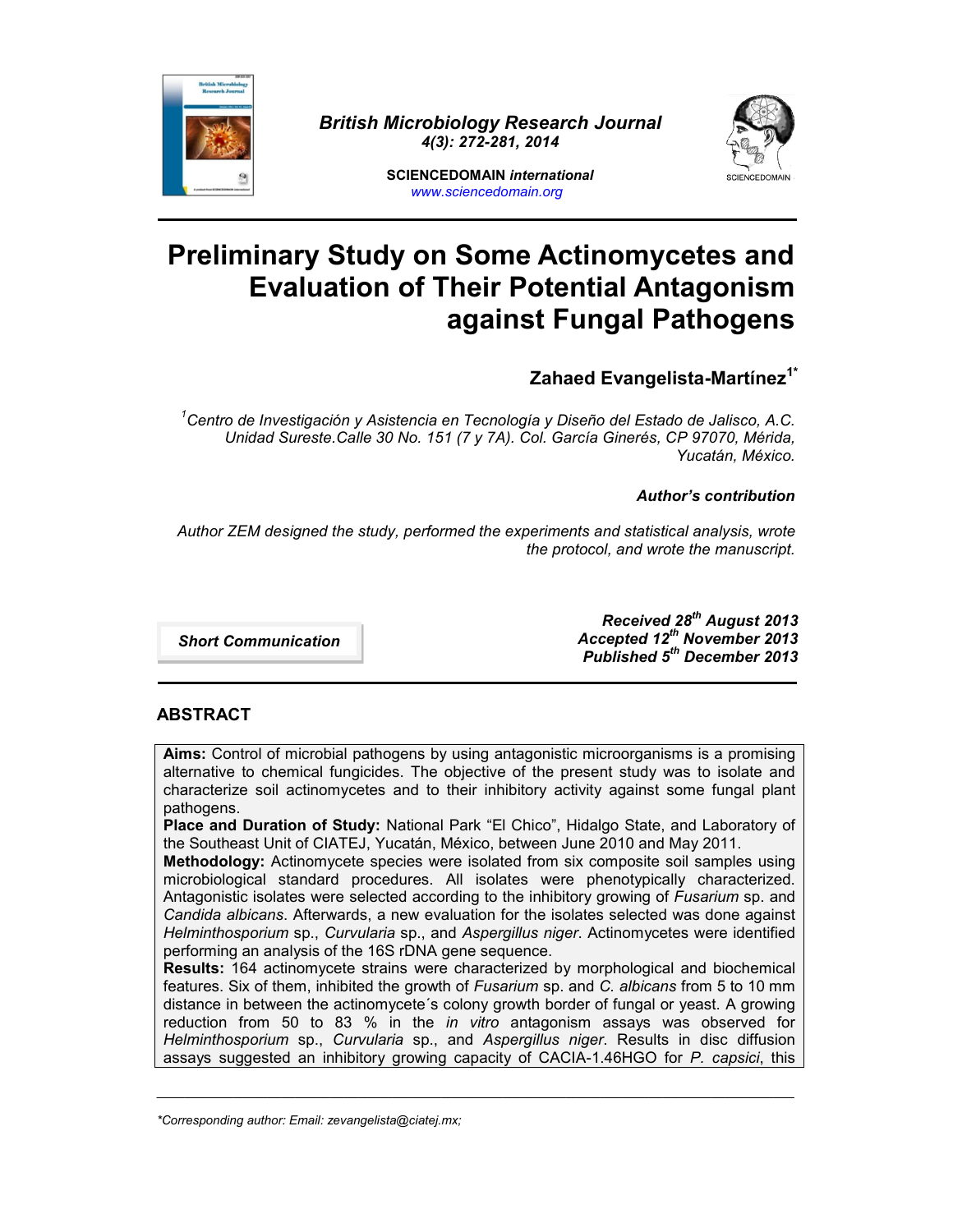behavior could be due to the production of diffusible compounds related to secondary metabolism, hydrolytic enzymes, or both of them. Four antagonistic isolates were identified into *Streptomyces* genus and one as *Microbacterium* sp. through 16S rDNA gene sequence.

**Conclusion:** Actinomycetes could be potentially a control tool to prevent several fungal commercial plants diseases. However, *in situ* isolate evaluations are suggested to be investigated.

*Keywords: Antagonism; actinomycetes; biocontrol; Streptomyces; fungal pathogen.*

## **1. INTRODUCTION**

Pathogenic microorganisms affecting plant health are a major and chronic threat to food production and ecosystem stability worldwide [1]. For decades, control and manage of fungal plant diseases has been dependent on the chemical synthetic fungicides. However, constant use of fungicides may cause accumulation of toxic compounds potentially hazardous to humans and environment.

Biological control of fungal plant diseases using native microorganisms is a promising alternative to chemical fungicides [2]. The biocontrol agents are not limited to a specific group, and given the microbial diversity of soil ecosystems it is probable that the full spectrum of potentially effective strains has barely been explored [3]. Nowadays, a variety of biopesticides based on bacteria and fungi are registered and available on the market and have shown potential to act as effective biocontrol agents of plant pathogens, by suppressing its growth and promote overall plant vigor and yield [4].

The actinomycetes group enclosed species of gram positive bacteria broadly distributed in both terrestrial and aquatic ecosystems, and well-known for the production of many important bioactive metabolites [5]. The diversity and activity of terrestrial *Streptomyces* species have been estimated on different ecosystems, such as beach and dune systems [6], saline farmlands [7], and tropical soils [8].

Biological control products based on actinomycetes have been developed to suppress the growth of pathogenic microorganisms in fields. Many species has been isolated from different ecosystems, and evaluated *in vitro* and *in vivo* against species of *Aspergillus*, *Fusarium*, *Trichoderma*, *Curvularia oryzae*, *Pyricularia orizae and Bipolaris oryzae* [9,10]. Thus, it is important to search and to identify new isolates adaptable to different environments and soil conditions. Hence the importance of characterize and identify potential biocontrol agents previously to study the mechanism behavior to diseases control. For the above, the objective of this study was to isolate and characterize soil actinomycetes and to evaluate their antagonism against selected pathogen fungus.

## **2. MATERIALS AND METHODS**

## **2.1 Study Site and Sample Collection**

Soils for actinomycetes isolation were collected from a mesophyll mountain forest localized at "El Chico", a National Park in Hidalgo State, Mexico. Six locations were sampled between coordinates 20°10'10'' to 20°13'25'' north latitude, 98°41'50'' to 98°46'02'' west longitude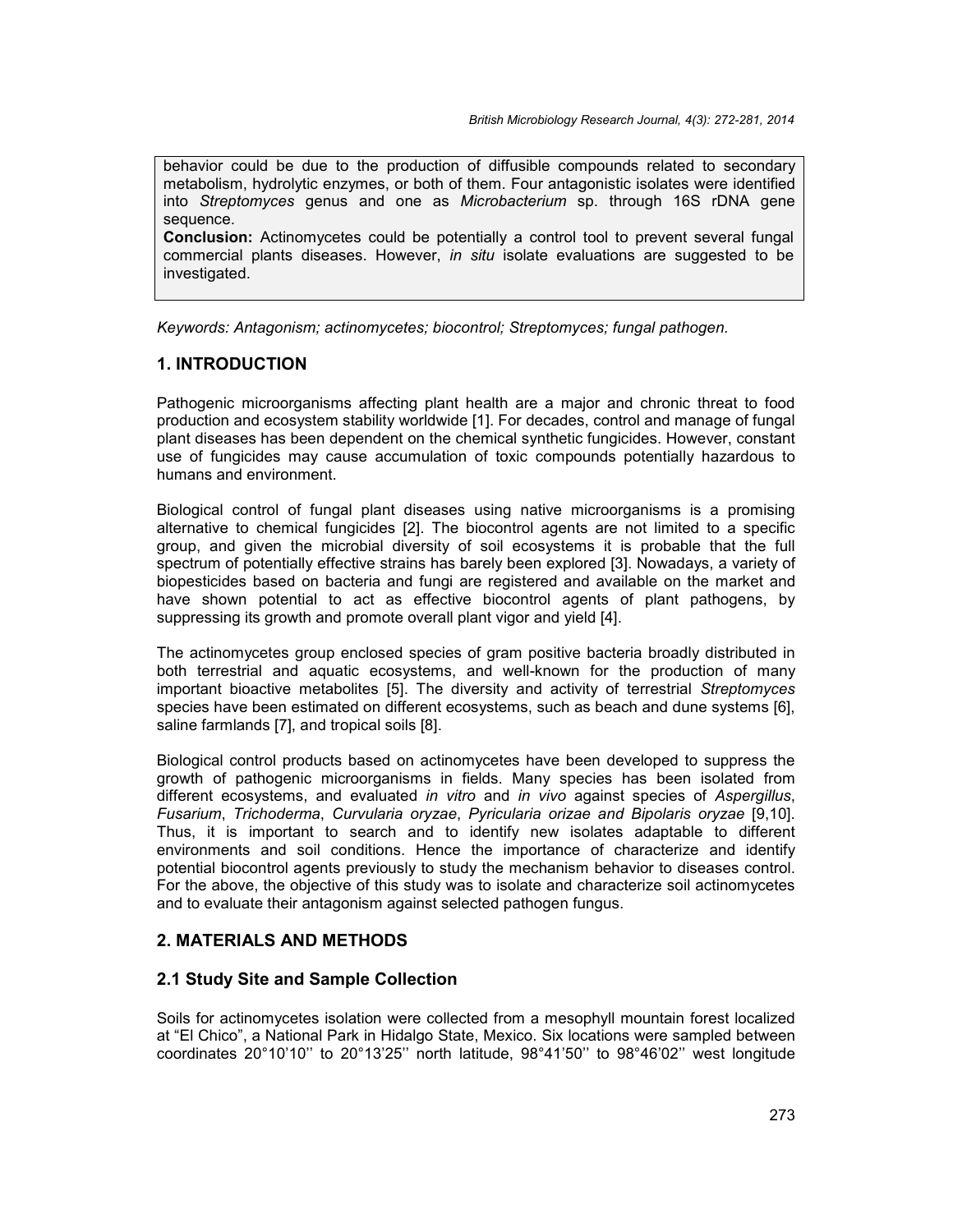(altitude 2426-2949 m). In turn, for each location six subsamples were taken from the soil surface (10 cm depth) into an area of 10 m in diameter to prepare a composite sample [11]

## **2.2 Fungal Strains**

*Aspergillus niger* NRRL-3 and *Fusarium* sp. (CDBB:1172) were obtained from National Culture Collection, CINVESTAV-IPN, México. *Curvularia* sp and *Helminthosporium* sp were isolated from Chrysanthemums plants, and *Phytophthora capsici* was obtained from infected plants of *Capsicum chinense*.

## **2.3 Isolation of Actinomycetes**

Soil samples were pretreated for 1 hour at 70° C.10 g of the soil was deposited in 100 ml of sterile distilled water and serial dilutions up to  $10<sup>-4</sup>$  were inoculated onto ISP2 and ISP3 agar media [12], supplemented with nalidixic acid (12.5  $\mu$ g ml<sup>-1</sup>) and cyclohexamide (50  $\mu$ g ml<sup>-1</sup>). Incubation was carried out at 29°C for 2 to 4 weeks. Isolated strains were stored as Preservation Stocks (PS) of spore or cells at -20°C in 20% (w/v) glycerol. General Inoculums (GI) of spore or cells were prepared from PS to make a turbid suspension of 0.5 McFarland standards (10 $^8$  CFU ml $^{-1}$ ).  $^{\sim}$ 

## **2.4 Phenotypic Characterization**

Morphological and physiological characterizations were based on International Streptomyces Project Methods [12]. Enzymatic activity of lipase [13], protease [14] and L-asparaginase [15] were determined in Petri dishes.

## **2.5** *In vitro* **Antagonistic Activity**

An initial antagonistic screening over *Fusarium* sp. (CDBB:1172) and *Candida albicans* by dual culture and streaking assays on Petri dishes were carried out to select antagonistic actinomycetes. A growth inhibition zone between the borders of the actinomycete and fungi/yeast greater than 5 mm was the criteria to choice strains. Then, the antagonistic activities of isolates were evaluated by dual culture assays against *Aspergillus niger* NRRL- 3, *Fusarium* sp., *Curvularia* sp. and *Helminthosporium* sp. Initially, 2 <sub>u</sub>L of the GI of spore's solution was inoculated near the border of a PDA Petri dish, and incubated for 0 and 5 days at 29°C before fungus inoculation. Afterward, an agar block (6X6 mm diameter) with fungal mycelium was placed in the center of the dish, and maintained for additional 7 days at 29°C. "Zero days" of incubation contemplates the simultaneous inoculation of the actinomycete and fungus. The percentage of inhibition (PI) was determined using the formula: PI (%) = [FR–AR]/[FR] x100, where FR represents the fungal growth radius (mm) of a control culture and AR the distance (mm) of the fungal growth in the direction of actinomycetes [16]. All experiments were done by triplicate.

#### **2.6 Production of Diffusible Substances by** *Streptomyces* **sp. CACIA-1.46HGO**

Antifungal activity of diffusible substances produced by strain CACIA-1.46HGO were evaluated by placing in the center of a PDA Petri dish an agar plug (6 mm diameter) taken close to the border of a 14-old days colony culture grown on ISP2 agar medium, together with two agar blocks (6 X 6 mm) with actively growing mycelium of *Phytophthora capsici.*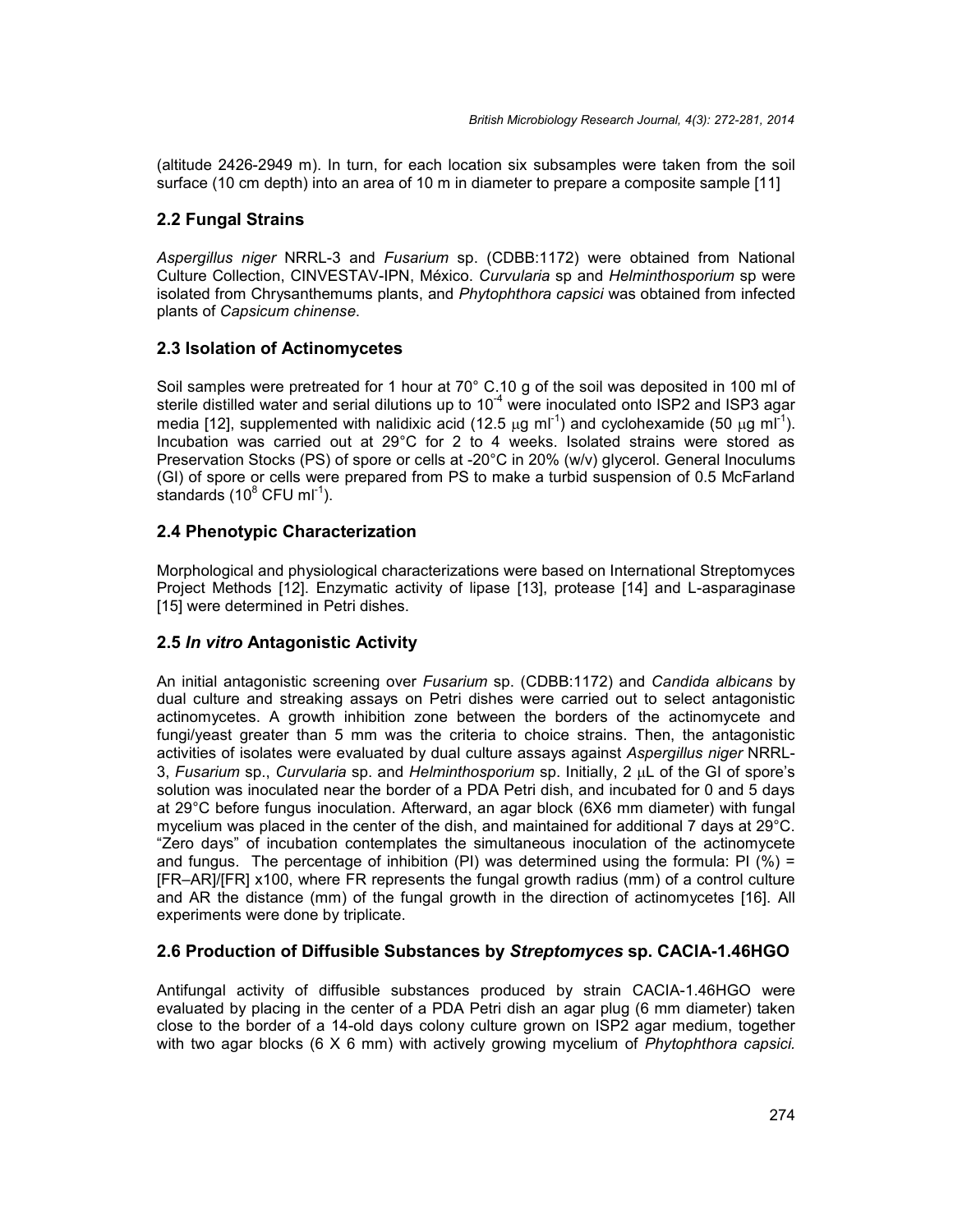Dishes were maintained for 7 days at 29° C. As positive control, an agar plug with the streptomycete mycelium growth was used. Assays were done by triplicate.

## **2.7 Determination of Extracellular Chitinase, Cellulase and Xylanase Activity**

Extracellular activity for chitinase, cellulase and xylanase enzymes were carried out on Petri dishes of ISP9 agar medium supplemented with 1 % chitin from shrimp shells, 1 % carboxymethyl cellulose and Whatman No. 1 filter paper, and 1% xylan from birch wood, respectively. 2 ul of the GI of each isolate were inoculated on the dishes and incubated for 14 days at 29° C. The enzymatic activity was detected using gram's iodine [17]. The ratio "diameter of the hydrolytic halo/diameter of the colony" was calculated to determine the potency (Enzymatic Index) of the isolates for enzyme production. Assays were done by duplicate.

## **2.8 Molecular Identification by Analysis of the 16S rDNASequence**

Actinomycetes were identified by sequence analysis of 16S rRNA gene with oligonucleotides fD1 and rD1 [18]. Partial sequences were analyzed for homology using the BLASTN program and the non-redundant GeneBank database (http://blast.ncbi.nlm.nih.gov/). Phylogenetic analysis was carried out at Phylogeny.fr web page: http://www.phylogeny.fr/version2\_cgi/index.cgi. The partial 16rRNA gene sequences obtained in the present study were deposited in GenBank database under accession JQ400108, and JX534230 to JX534234.

## **2.9 Statistical Analysis**

A Two-way ANOVA was used to determine differences between the selected actinomycetes and their antagonistic activity, and the effect of pre-inoculation time over the PI value. Statistical analysis was done using statistical package Stat graphics Centurion version XV V16.2.04 (Stat point Technologies, Inc.) and statistical significance at *P*=0.05 was used.

## **3. RESULTS AND DISCUSSION**

#### **3.1 Phenotypic Characterization**

One hundred sixty-four putative actinomycetes were isolated with a predominance of spore producer isolates that could be likely due to isolation conditions [19]. All isolates were characterized by morphology, physiology and carbon source assimilation (data not shown). The antagonism exerted for the actinomycete isolates over *Fusarium* sp. and *Candida albicans* was used to select six isolates and evaluate their antagonistic activity (Table 1). Morphologically five isolates showed well-developed substrate mycelium, filamentous, branched and mostly unfragmented with a smooth appearance that develops to an aerial mycelium that either appeared floccose, granular or powdery. The sixth isolate (CACIA- 1.29HGO) develops smooth, circular, convex, non-filamentous, transparent and yellow colonies with gram positive short-rod cells. Colors of colonies were also noted. Physiologically, some isolates degrade starch, casein and not at all produce melanin. The extracellular enzymatic activity of asparaginase and protease were also detected; CACIA- 1.49HGO was the unique strain to express lipolityc activity. Enzymatic activity determination is a relevant characteristic of soil microorganisms considering that in terrestrial habitats the actinomycetes are excellent saprophytes and prolific producers of extracellular enzymes for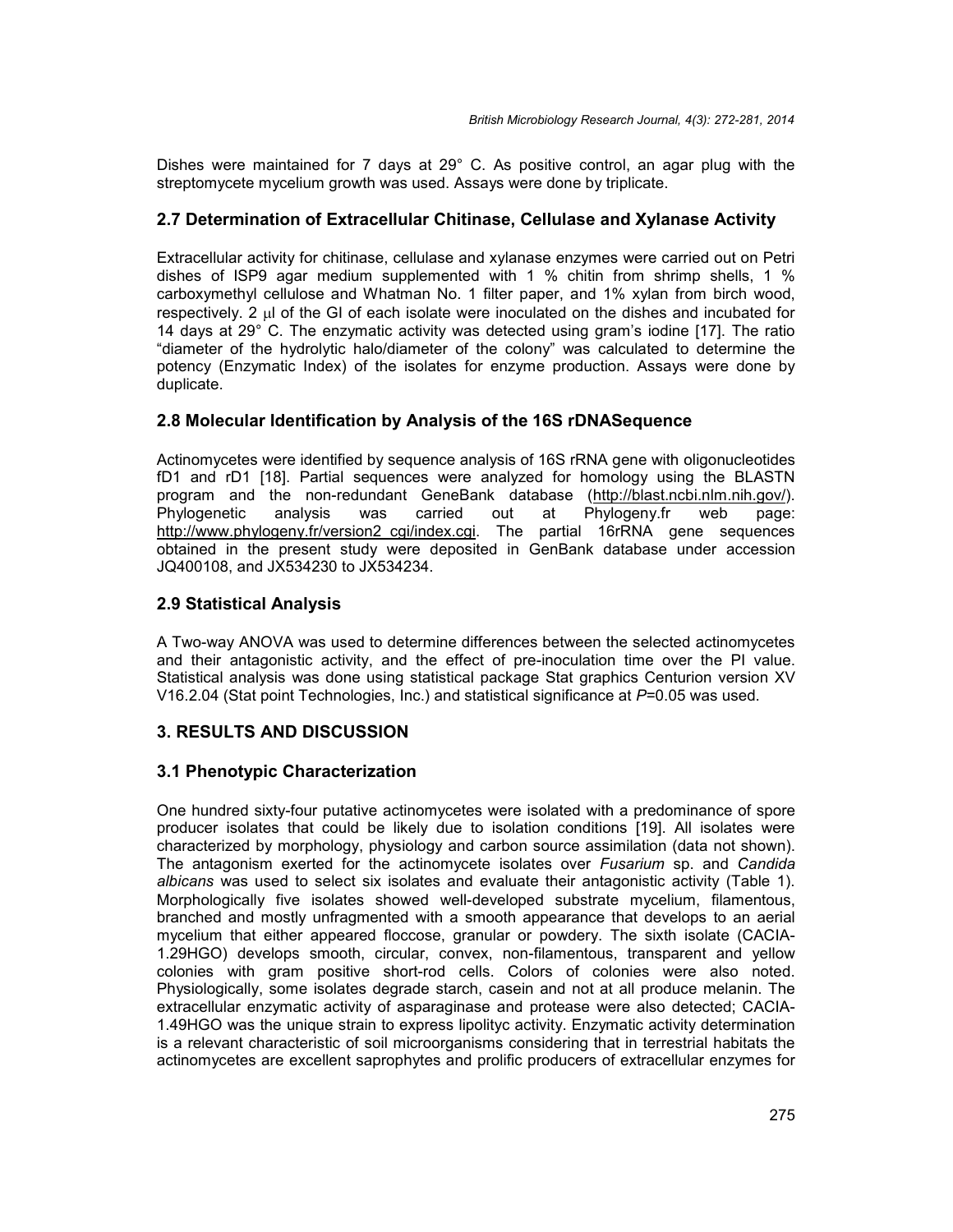initial decomposition of organic material, N-mineralization and assimilation of extracellular nitrogen sources [20]. Also, actinomycetes are producers of important industrial enzymes such as chitinases, cellulases, amylases, xylanases and pectinases [21].

Phenotypic characterization of selected isolates was fulfilled by evaluate the assimilation of carbon sources and its role in the mycelium development and spore production (Supplementary Table S1).

|                                | <b>CACIA-</b><br><b>1.9HGO</b> | <b>CACIA-</b><br>1.29HGO | <b>CACIA-</b><br>1.46HGO | <b>CACIA-</b><br>1.49HGO | <b>CACIA-</b><br>2.22HGO | <b>CACIA-</b><br>3.23HGO |
|--------------------------------|--------------------------------|--------------------------|--------------------------|--------------------------|--------------------------|--------------------------|
| <b>Characteristics on ISP2</b> |                                |                          |                          |                          |                          |                          |
| SM <sup>a</sup>                | White                          | Yellow                   | <b>Brown</b>             | Beige                    | Brown                    | White                    |
| AM <sup>b</sup>                | White                          |                          | White                    | White                    | White                    | White                    |
| $S^c$                          | Gray                           |                          | Gray                     | Grey                     | Gray                     | <b>Brown</b>             |
| <b>Diffusible</b>              | None                           |                          | Yellow                   | None                     | Violet                   | None                     |
| pigments                       |                                |                          | light                    |                          |                          |                          |
| Growth                         | F <sup>d</sup>                 | $S-Re$                   | F                        | F                        | F                        | F                        |
| Test                           |                                |                          |                          |                          |                          |                          |
| Gram                           | $\ddot{}$                      | $\ddot{}$                | +                        | $\ddot{}$                | $\ddot{}$                | +                        |
| Starch                         | $\ddot{}$                      | $\ddot{}$                | $+$                      | $+$                      | $+$                      | $\ddot{}$                |
| Casein                         | +                              | $\ddot{}$                | $\ddot{}$                |                          | $\ddot{}$                | $\ddot{}$                |
| Melanin                        |                                |                          |                          |                          |                          |                          |
| <b>Extracellular activity</b>  |                                |                          |                          |                          |                          |                          |
| Lipase                         |                                |                          |                          | $\ddot{}$                |                          |                          |
| Asparaginase                   | $\ddot{}$                      | $\ddot{}$                | $\ddot{}$                |                          | $\ddot{}$                | $\ddot{}$                |
| Gelatinase                     | $\ddot{}$                      |                          | $\ddot{}$                | $\ddot{}$                | $\ddot{}$                | +                        |
| Antifungal activity +          |                                |                          |                          |                          |                          |                          |
| Fusarium sp.                   | $\ddot{}$                      | $\ddot{}$                | $\ddot{}$                | $\pm$                    | $\ddot{}$                | $\ddot{}$                |
| C. albicans                    | +                              | $\ddot{}$                | +                        | $\ddot{}$                | $+$                      | +                        |

#### **Table 1. Characterization of soil actinomycetes isolates**

*† Positive (+), considers at least 5 mm of inhibition of growth between the margin of fungal growth in the direction of the actinomycete colony.<sup>a</sup>SM, color of substrate mycelium; <sup>b</sup>AM, color of aerial mycelium; <sup>c</sup>S, color of spore mass; <sup>d</sup>F, filamentous; <sup>e</sup>S-R, short-rod.*

#### **3.2 Phylogeny of Actinomycetes**

Analysis of partial nucleotide sequence of 16S rRNA gene indicated that five isolates matched entries resembling *Streptomyces* and *Microbacterium species* (95 to 99% proximity). Analysis of the CACIA-2.22HGO ribosomal sequence showed a closest proximity with a *Streptomyces* strain (identity of 84 %), which suggests that this isolate could be part of a novel actinomycete group (Supplementary Table S2). Therefore, the taxonomic position of the above strain remains uncertain. Phylogenetic tree further confirms the above results (Fig. 1). Four isolates were sorted into *Streptomyces* cluster and CACIA-2.22HGO was clearly constrained in a separate branch. CACIA-1.29HGO is sorted into *Micro bacterium* group, which is confirmed by its morphology that fits to members of the genus [22].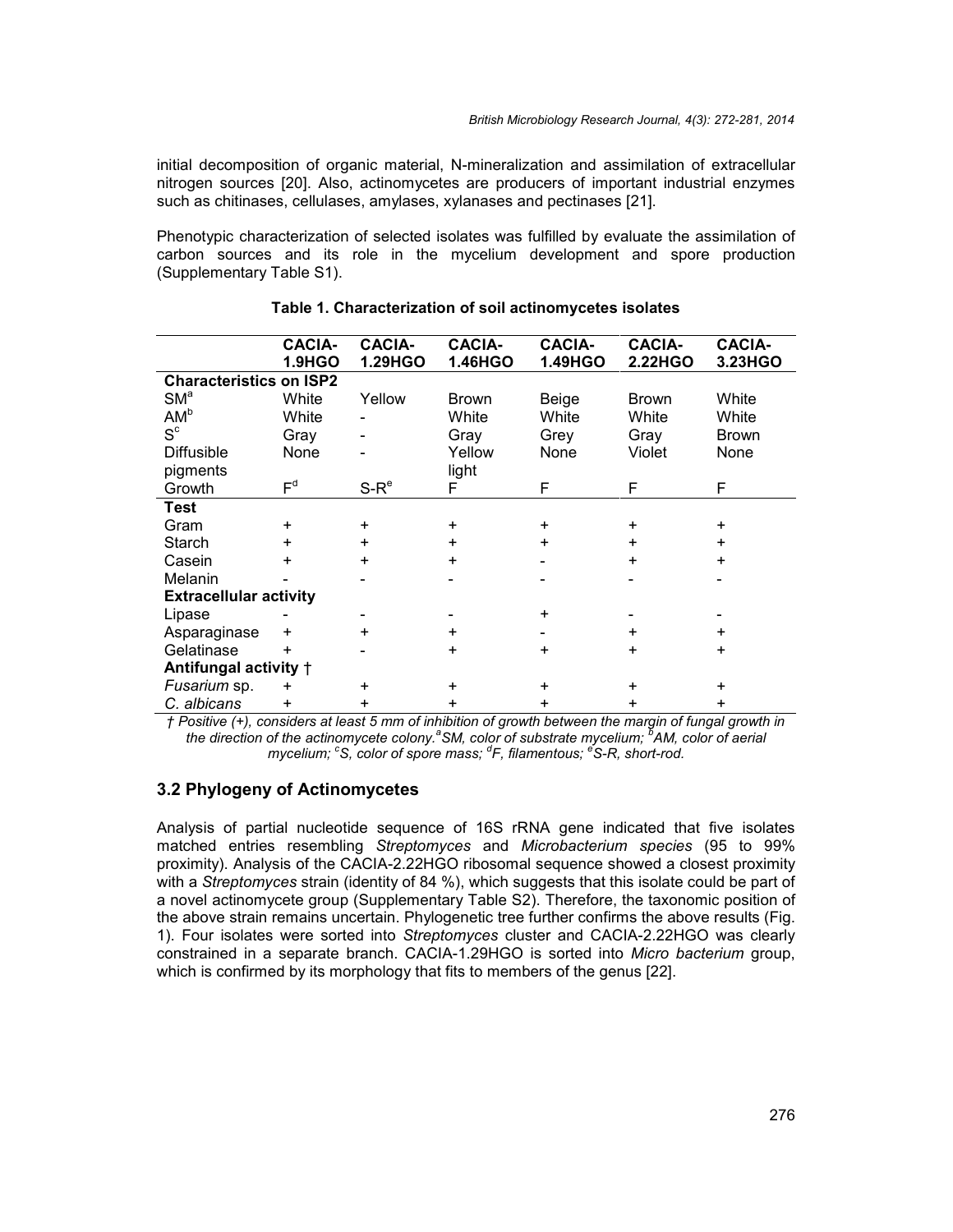

#### **Fig. 1. Phylogenetic tree of the 16S rRNA gene sequences from selected actinomycetes. Neighbour-joining analysis with bootstrap values from 1000 replications. The scale bar corresponds to 0.2 nucleotide substitution per site**

#### **3.3** *In vitro* **Evaluation of Antagonistic Activity**

Results of the inhibitory effect of actinomycetes over *Curvularia*sp., *Fusarium* sp., *Helminthosporium* sp. and *Aspergillus niger*is given in Fig. (2). It is shown that selected actinomycetes significantly reduced the growth of the fungal pathogens tested, which is enhanced after 5 days of the actinomycetes pre-inoculation (P=0.05). The *Streptomyces* isolates reduced the fungal growth for at least 50%. The statistical analysis showed that *Streptomyces* sp. CACIA-1.46HGO is significantly different to the others species (P=0.05), since showed the highest PI values at "zero days" or simultaneous inoculation with a percentage of inhibition against *Curvularia* sp.,*Helminthosporium* sp. and *Fusarium* sp. of 37%, and 46% for *A. niger.* After five days of the pre-inoculation CACIA-146HGO inhibited for 70% to *A. niger*, 82% to *Curvularia* sp., 57% to *Helminthosporium* sp., and 67% to *Fusarium* sp. In the case of *Microbacterium* strain, although new members are continuously identified from a wide range of environmental habitats [23], this is the first report about the antagonistic activity over species of *Curvularia, Helminthosporium, Fusarium* and *Aspergillus*.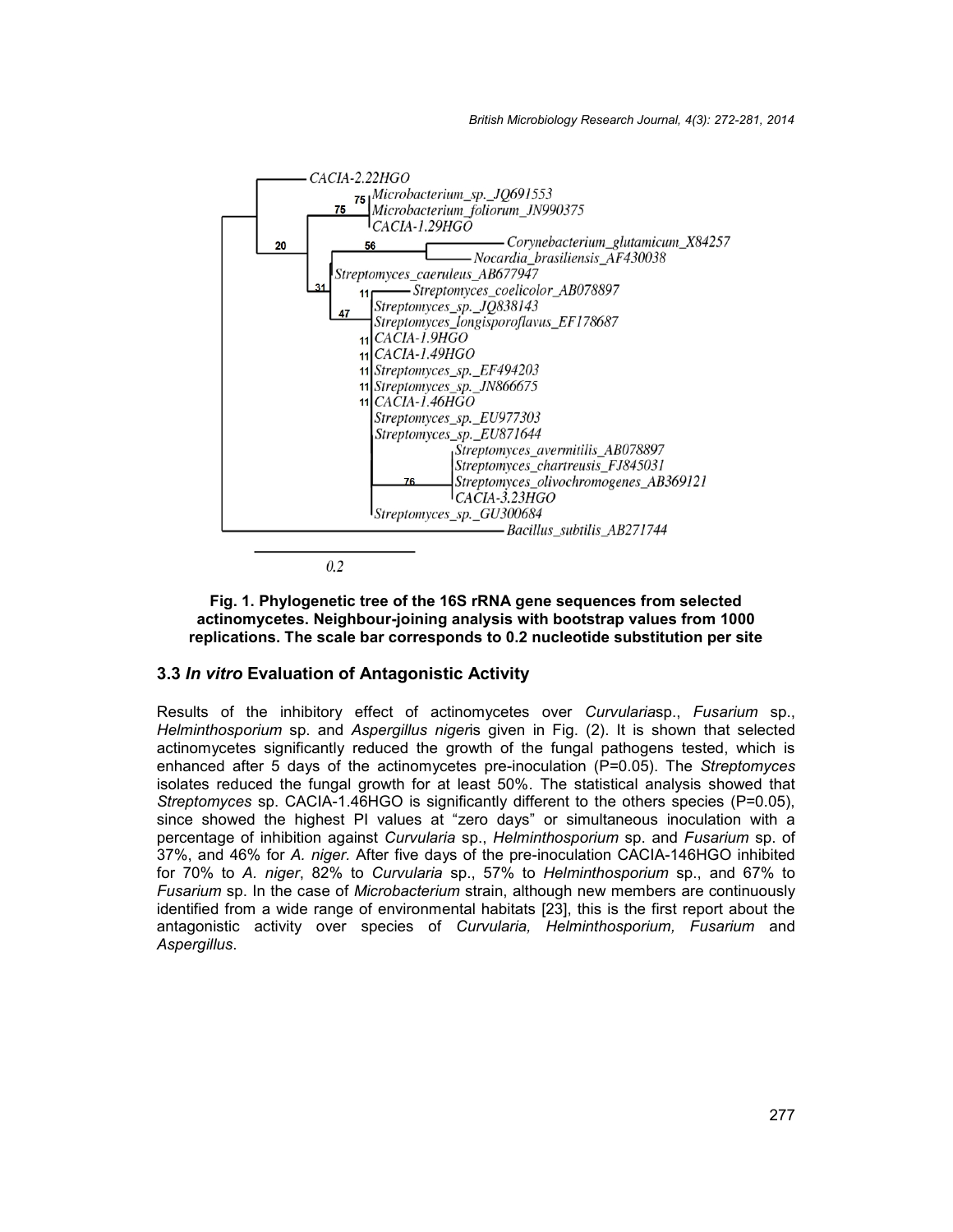

**Fig. 2. Inhibition of fungal growth (PI) by actinomycetes. Values represent means of three replication, Bars with the same letter are not significantly different (P= 0.05)**

# **3.4 Preliminary Evaluation of Antifungal Compounds**

Considering that over 50% of antimicrobial compounds produced by microorganisms have been isolated from actinomycetes, particularly from *Streptomyces* [24], a preliminary assay was carried out to evaluate if the antagonistic activity of *Streptomyces* sp. CACIA-1.46HGO could be related to the accumulation of compounds diffusible to the agar medium, e.g. secondary metabolites and/or hydrolytic enzymes. Fig. 3 showed the inhibition of mycelium of *Phytophthora capsici* by the action of diffusible substances contained in the agar block (right panel), with a PI of 15.9% (SD  $\pm$  0.2). An agar block with the streptomycete mycelium was used as control (center panel, PI of  $13.4\% \pm 0.02$ ).



**Fig. 3. Inhibitory activity of metabolites diffused into the agar media of growth from a fourteen days culture of** *Streptomyces* **sp CACIA-1.46HGO against** *Phytophthora capsici***. Left, control Petri plate with** *P. capsici***; center, inhibition of fungal growth by a disc of agar with streptomycete mycelium; right, inhibition of fungal growth by diffused metabolites from a disc of agar media.**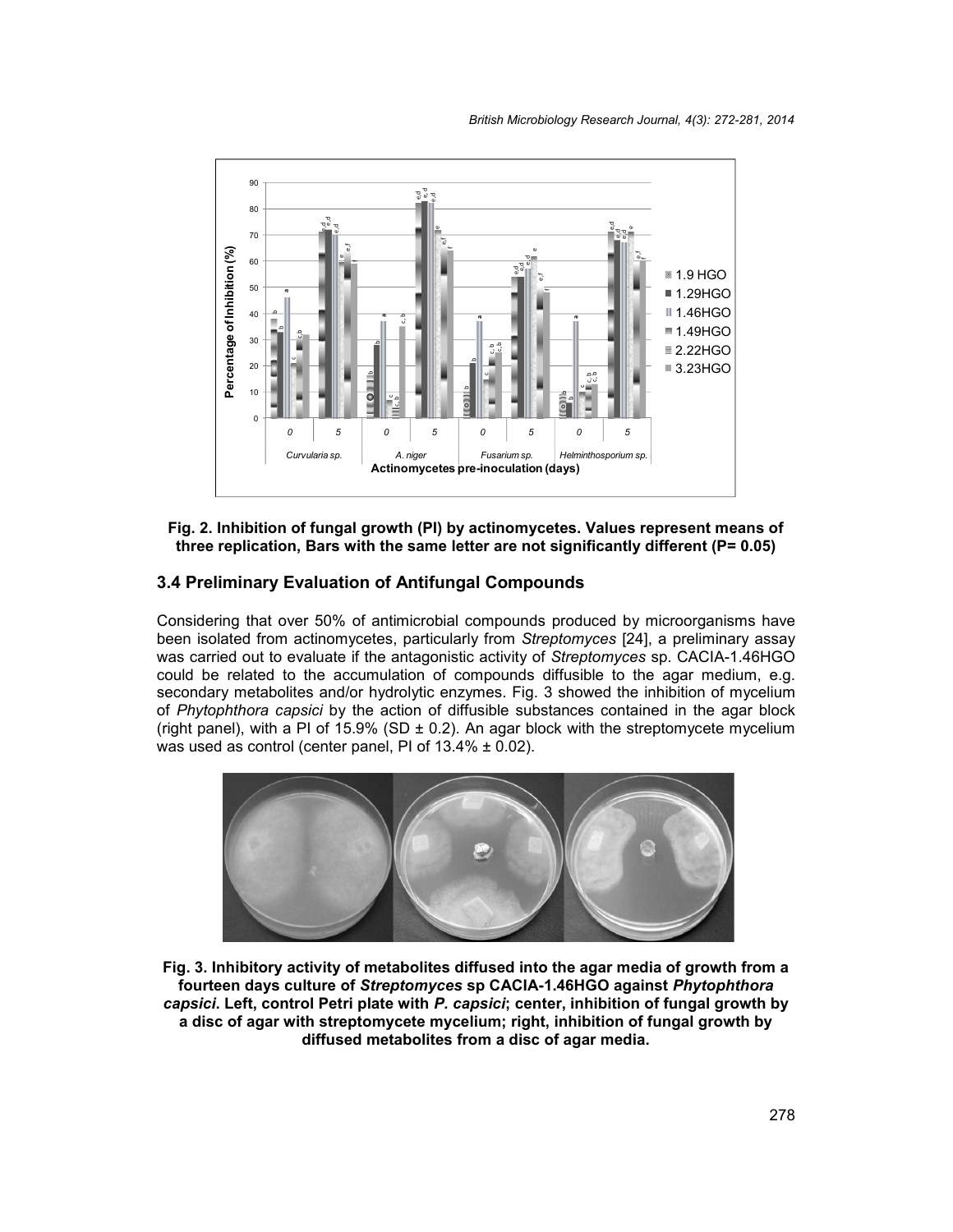In order to advance in the identification of the antagonist compounds, Petri plate assays were done to detect the extracellular enzymatic activity of chitinase, cellulase and xylanase. The Enzymatic Index (EI) for each strain was calculated (Table 2 and Supplementary Figure S1). Results showed that *Streptomyces* sp. CACIA-1.9HGO, CACIA-1.46HGO and CACIA- 3.23HGO express a high level of extracellular activity for chitinase, cellulase and xylanase, which suggest that at least the chitinase activity contribute to the antagonism exerted against fungal pathogens.

|                        | CACIA-1.9HGO  | CACIA-1.46HGO | CACIA-3.23HGO |
|------------------------|---------------|---------------|---------------|
| Cellulase <sup>a</sup> | $5.8 \pm 0.6$ | $5.5 \pm 0.5$ | $4.3 \pm 0.3$ |
| Cellulase <sup>p</sup> | $6.2 \pm 0.5$ | $5.1 \pm 0.4$ | $5.2 \pm 0.1$ |
| Xylanase <sup>c</sup>  | $6.9 \pm 0.0$ | $6.1 \pm 0.1$ | $3.1 \pm 0.2$ |
| Chitinase <sup>d</sup> | $6.7 \pm 1.2$ | $6.9 \pm 1.2$ | $4.7 \pm 0.2$ |

#### **Table 2. Enzymatic Index of streptomycetes isolates**

*<sup>a</sup>Enzymatic activity with Carboxymethyl cellulose (CMC); <sup>b</sup> Enzymatic activity with Whatman 1 filter paper. Isolates CACIA-1.29HGO, CACIA-1.49HGO and CACIA-2.22HGO do not growth on the substrates used.*

In conjunction, the results exposed above suggest that actinomycete isolates have the potential to be used as agents to control plant diseases such as, root rots on chili by *P, capsici* or leaf blight on ornamentals caused by *Helminthosporium* or *Curvularia* species. In this sense, many species of *Streptomyces* are known to be potent producers of many antibiotics against soil-borne pathogens [25,26]. Furthermore, chitinase actinomycete producers have received attention due to its use as a biocontrol agent [27]. Also, *Streptomyces* strains have been evaluated to reduce the incidence of seed pathogen fungi *Aspergillus* spp in maize [28], and to antagonize human pathogens such as *Candida albicans* and *A. niger* [29].

#### **4. CONCLUSION**

The present study shows that soil actinomycetes isolated from the National Park "El Chico" holds potential biocontrol activities against fungal pathogens. These members of actinomycetes were isolated from an ecosystem characterized by the presence of oyamel, cedar, oak, pine and tlascal trees with epiphytes and ferns, which are mainly located in mountains, canyons and sites where conditions of humidity are favorable for decomposition of plant litter and residues to support a high microbial abundance at the topsoil´s surface.

## **ACKNOWLEDGEMENTS**

This study was supported by FOMIX Conacyt-Hidalgo grant No. 97444 (Characterization and Conservation of Germplasm Bank of Actinomycetes isolated from "El Chico" National Park, Hidalgo México). *Curvularia* sp., *Helminthosporium* sp. and *P. capsici* were kindly provided by Dr Alberto Uc-Varguez. I acknowledge to Diana Baigts PhD for the technical helpful in the statistical analysis and English correction.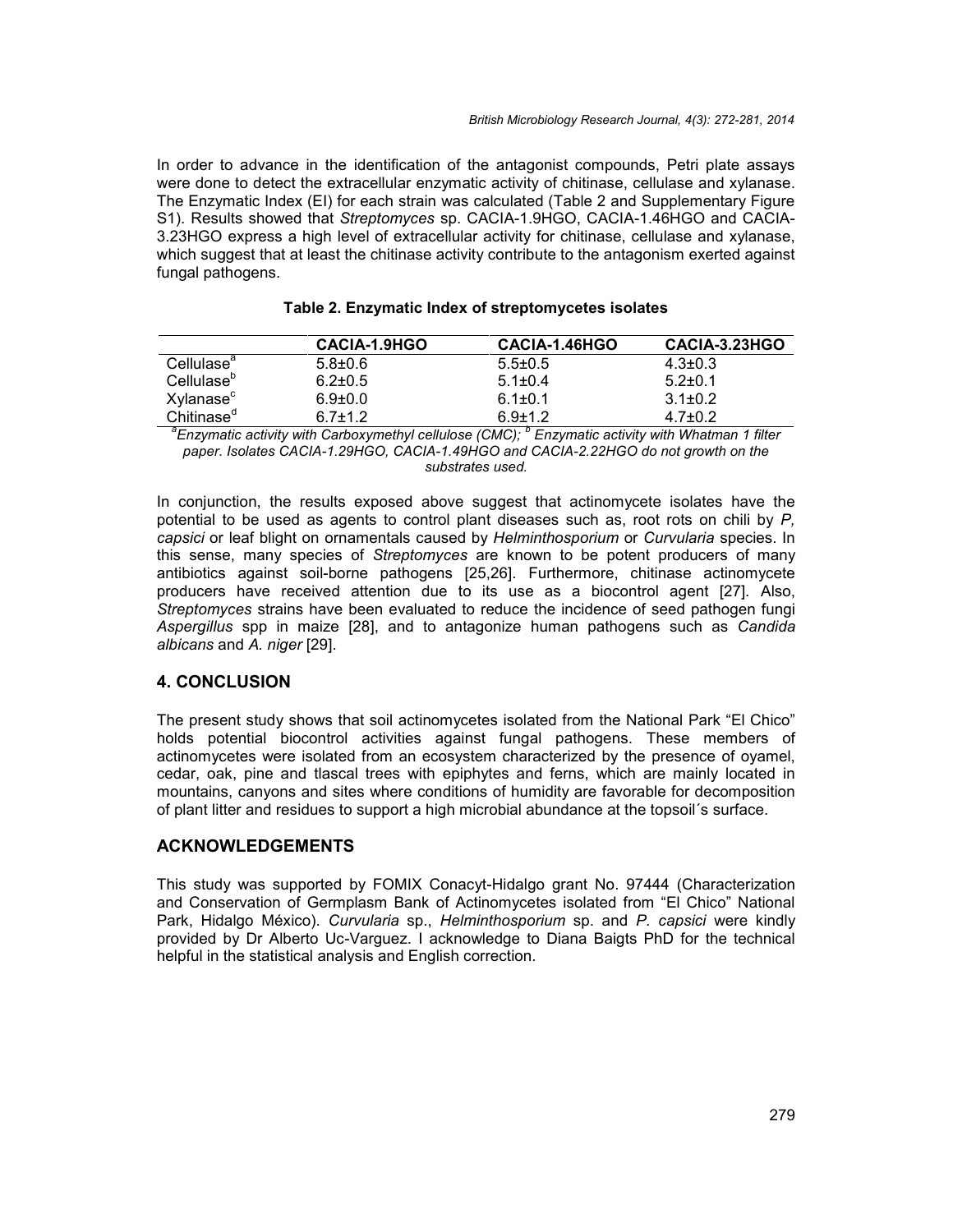## **COMPETING INTERESTS**

Author has declared that no competing interests exist.

## **REFERENCES**

- 1. Hasegawa S, Meguro A, Shimizu M, Nishimura T, Kunoh H. Endophytic actinomycetes and their interactions with host plants. Actinomycetologica. 2006;20:72–81.
- 2. Talubnak C, Soytong K. Biological control of vanilla anthracnose using *Emericella nidulans*. J Agr Tech. 2010;6:47-55.
- 3. Doumbou CL, Hamby MK, Crawford DL, Beaulieu C. Actinomycetes, promising tools to control plant diseases and to promote plant growth. Phytoprotection. 2001;82:85- 102.
- 4. Heydari A, Pessarakli M. A review on Biological Control of fungal plant pathogens using microbial antagonists. J Biol Sci. 2010;10:273-290.
- 5. Omura S. Philosophy of new drug discovery. Microbiol Rev. 1986;50:259-279.
- 6. Antony-Babu S, Goodfellow M. Biosystematics of alkaliphilic streptomycetes isolated from seven locations across a beach and dune sand system. Antonie van Leeuwenhoek. 2008;94:581-591.
- 7. Sajid I, Yao CB, Shaaban KA, Hasnain S, Laatsch H. Antifungal and antibacterial activities of indigenous *Streptomyces* isolates from saline farmlands: prescreening, rib typing and metabolic diversity. World J Microbiol Biotechnol. 2009;25:601-610.
- 8. Gomes RC, Semêdo LTAS, Soares RMA, Alviano CS, Linhares LF, Coelho RRR. Chitinolytic actinomycetes from a Brazilian tropical soil active against phytopathogenic fungi. World J Microbiol Biotechnol. 2000;16:109-110.
- 9. Kokare CR, Mahadik KR, Kadam SS, Chopade BA. Isolation, characterization and antimicrobial activity of marine halophilic *Actinopolyspora* species AH1 from the west coast of India, Current Science. 2004;86:593-597.
- 10. Ningthoujam DS, Sanasam S, Tamreihao K, Nimaichand S. Antagonistic activities of local actinomycete isolates against rice fungal pathogens, Afr J Microbiol Res. 2009;3:737-742.
- 11. Carter MR, Gregorich EG, editors. Soil sampling and methods of analysis. 2° ed. CRC Press (FL): Taylor & Francis Group, LLC; 2008.
- 12. Shirling EB, Gottlieb D. Methods for characterization of Streptomyces species. Int J Syst Bacteriol. 1966;16:313-340.
- 13. Kouker G, Jaeger KE. Specific and sensitive plate assay for bacterial lipases. Appl Environ Microbiol. 1987;53:211-213.
- 14. Vermelho AB, Leal MMN, Lupes A, Goncalves PSD, Adriano CA, Branquinha ME. Detection of extracellular proteases from microorganisms on agar plates. MemInst Oswaldo Cruz. 1996;91:755-760.
- 15. Gulati R, Saxena RK, Gupta R. A rapid plate assay for screening L-asparaginase producing micro-organisms. Lett Applied Microbiol. 1997;24:23-26.
- 16. Yuan WM, Crawford DL. Characterization of *Streptomyces lydicus* WYEC108 as a potential biocontrol agent against fungal root and seed rots. Appl Environ Microbiol. 1995; 61:3119-3128.
- 17. Weisburg WG, Barns SM, Pelletier DA, Lane DJ. 16S ribosomal DNA amplification for phylogenetic study. J Bacteriol. 1991;173:697-703. Kasana
- 18. Anupama M, Narayana KJP, Vijayalakshmi M. Screening of Streptomyces purpeofuscus for antimicrobial metabolites. Res J Microbiol. 2007;2:992-994.